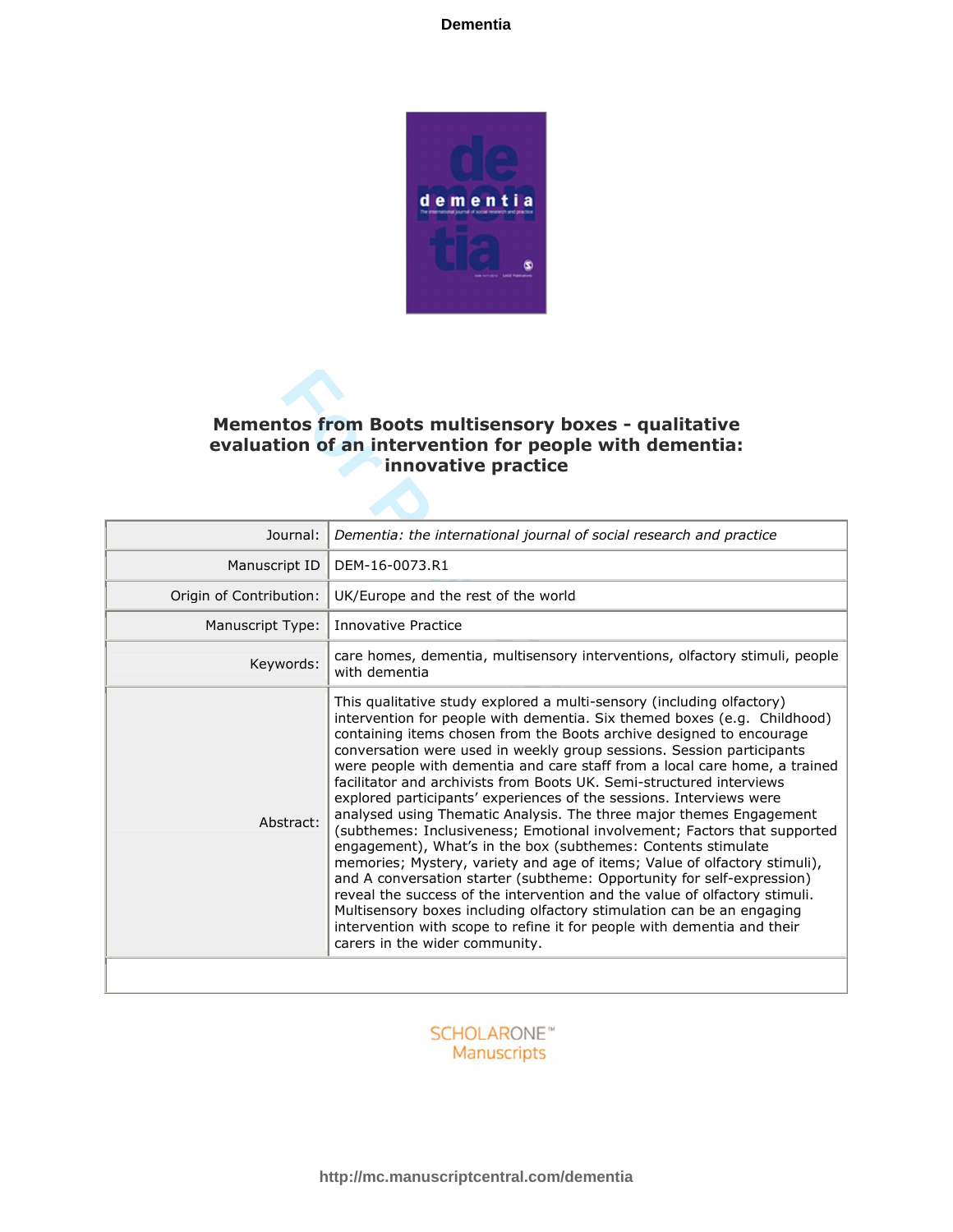# **Mementos from Boots multisensory boxes - qualitative evaluation of an intervention for people with dementia: innovative practice**

# **Abstract**

This qualitative study explored a multisensory (including olfactory) intervention for people with dementia. Six themed boxes (e.g. Childhood) containing items chosen from the Boots archive designed to encourage conversation were used in weekly group sessions. Session participants were people with dementia and care staff from a local care home, a trained facilitator and archivists from Boots UK. Semi-structured interviews explored participants' experiences of the sessions. Interviews were analysed using Thematic Analysis. The three major themes Engagement (subthemes: Inclusiveness; Emotional involvement; Factors that supported engagement), What's in the box (subthemes: Contents stimulate memories; Mystery, variety and age of items; Value of olfactory stimuli), and A conversation starter (subtheme: Opportunity for self-expression) reveal the success of the intervention and the value of olfactory stimuli. Multisensory boxes including olfactory stimulation can be an engaging intervention with scope to refine it for people with dementia and their carers in the wider community.

**Percycle**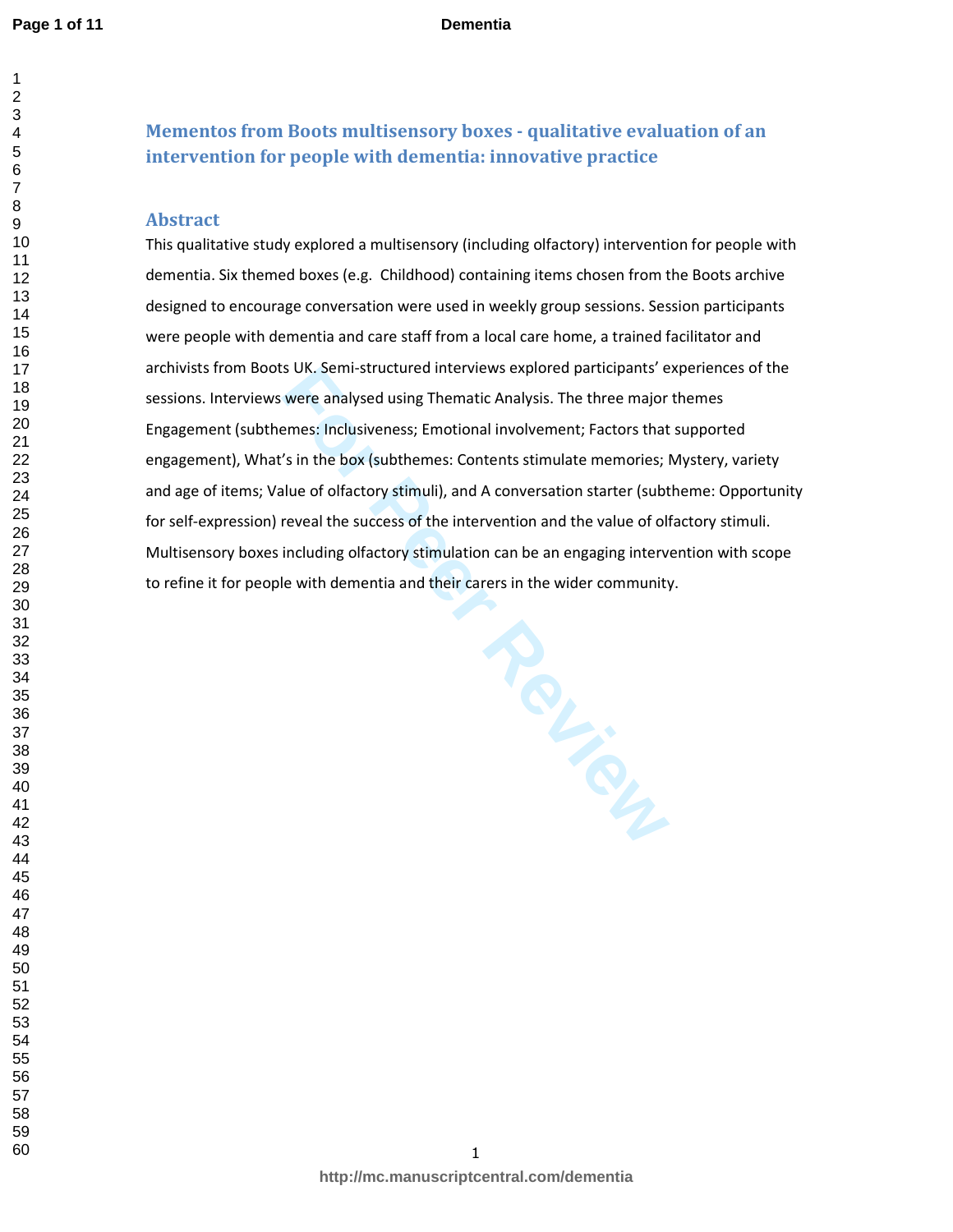Dementia is characterised by memory loss, impaired cognitive function and behavioural and psychological symptoms (BPSD), but it can also cause impairments in hearing, vision and olfaction (Behrman, Chouliaras, & Ebmeier, 2014). Olfaction has been relatively little explored in psychosocial research although it is closely associated with memory. Deficits in olfaction are not unusual in elderly people generally (Corbin & Eastwood, 1986), but while it remains unclear whether olfactory dysfunction is linked to dementia itself or is merely a marker for advanced age, it is important to explore the potential of olfactory stimuli in multisensory interventions for people with dementia .

Most published studies using olfactory stimuli in dementia have involved aromatherapy. A Cochrane review (Forrester et al., 2014) included seven randomised controlled trials (RCTs) of aromatherapy usually for the management of agitation in care home residents with dementia. Only two trials provided sufficient data for meta-analysis, one with results favouring aromatherapy (Ballard, O'Brien, Reichelt, & Perry, 2002) and the other showing no significant difference (Burns et al., 2011). Other non-RCT studies have also reported mixed findings (Forrester et al, 2014), mainly in relation to agitation, difficult behaviour and sleep.

all, 2014) included severi randomised controlled trials (NCTs<br>gement of agitation in care home residents with dementia. (to task for meta-analysis, one with results favouring aromather<br>Perry, 2002) and the other showing no Multisensory interventions combine activities with therapies, e.g. music, painting and reality orientation (Ozdemir & Akdemir, 2009), or use stimulation rooms (Snoezelen) (Sánchez, Millán-Calenti, Lorenzo-López, & Maseda, 2013). Such interventions often include olfactory elements. Multisensory interventions may be perceived as less cognitively demanding (Milev et al., 2008) than therapies such as reminiscence, as they involve passive stimulation and creative expression, rather than factual recall and memory retrieval. Again, research findings are mixed: for example a Cochrane review of Snoezelen (Chung, Lai, Chung, & French, 2002) found no evidence for its efficacy.

Research into olfactory and multisensory therapies has various shortcomings, including the difficulties of conducting adequate RCTs and choosing the most appropriate outcome measures. Despite the limitations of research findings, it is clear, at an individual and anecdotal level, that sensory-based activities can bring great pleasure, even if it is difficult to demonstrate longer term effects. Qualitative approaches may be more sensitive in detecting individual level effects.

This exploratory qualitative study had the following aims:

- Develop a set of themed multisensory boxes for a series of weekly groups in a care home
- Investigate multisensory (including olfactory) stimulation in the psychosocial care of people with dementia
- Explore the responses of people with dementia, and all participants at the sessions, to the multisensory boxes.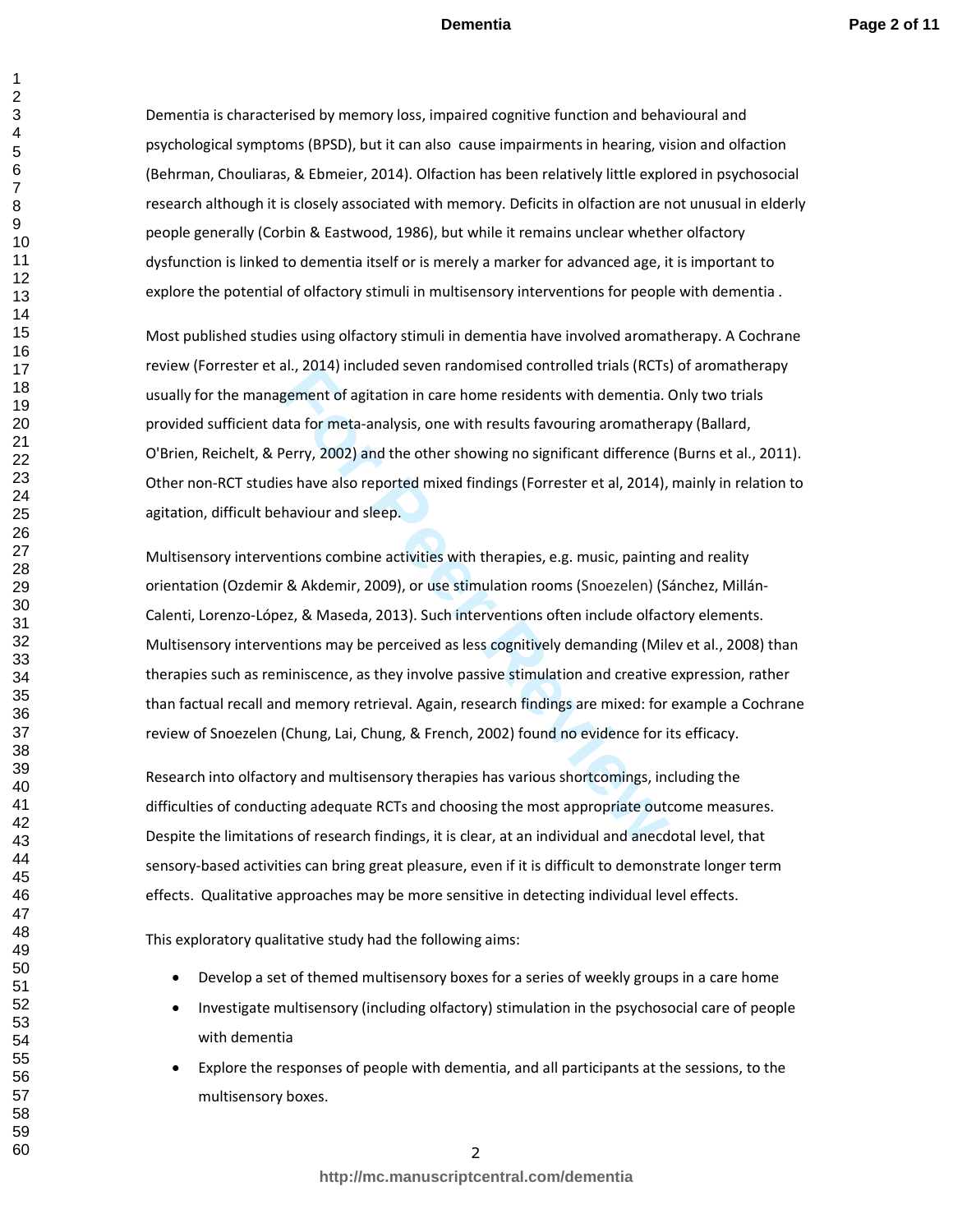# **Method**

Participants were (a) residents and (b) staff at a home specialising in dementia care; as well as (c) archivists from Boots UK who had been involved in constructing the multisensory boxes. Care home staff recommended residents to take part in the intervention. Residents who participated were aged 60 or over, with mild to moderate dementia, and English-speaking. . The main exclusion criterion was if a resident was incapable of participating in group activities, e.g. being too ill or restless.

The sessions were run by an experienced facilitator, a male artist with experience in working with dementia and arts-related activities. One of the Boots archivists who helped develop the boxes also attended each session.

Ethical approval was obtained from Nottingham University Medical School Research Ethics Committee before the start of the study (**G10072014**). Informed consent was obtained from those participants with capacity to give consent. In the absence of capacity, a personal or professional consultee was approached. All individual data were pseudonymised.

related activities. One of the Boots archivists who helped dev<br>
n.<br> **Formula activity Complem Continghan** University Medical School Researt<br>
e start of the study (G10072014). Informed consent was c<br>
acity to give consent. Groups were held weekly in the care home for 6 consecutive weeks. Each session lasted 1-2 hours and focused on a series of themed boxes, named Mementos from Boots. The multisensory materials used in the boxes were supplied by the archive collection of Boots UK. Boots is an international retailer with roots as a high street chemist in the UK. The company's archive contains a large range of documents and artefacts related to the trade over much of the 20th Century. In collaboration with Boots' archivists, the facilitator and researcher (SG) chose items to stimulate multiple senses and meaningful interactions between people with dementia and their carers. Six themed boxes were created: Daily Routine; Parenthood; Illness; Childhood; On the Town; and Christmas. At least one olfactory item was included in each box (Table 1).

#### **--Table 1 about here--**

During the sessions, the facilitator introduced the box and passed round the items. Whilst objects were handled, the facilitator asked questions about the contents and encouraged conversation between the participants. This continued until all the items had been examined. The researcher (SG) attended each session, and made field notes recording the group's participation and engagement.

After each of the six sessions, semi-structured interviews were conducted with the facilitator, and one of the archivists who had attended. Interviews with two staff carers and two residents were conducted midway through the sessions, using a semi-structured schedule to explore issues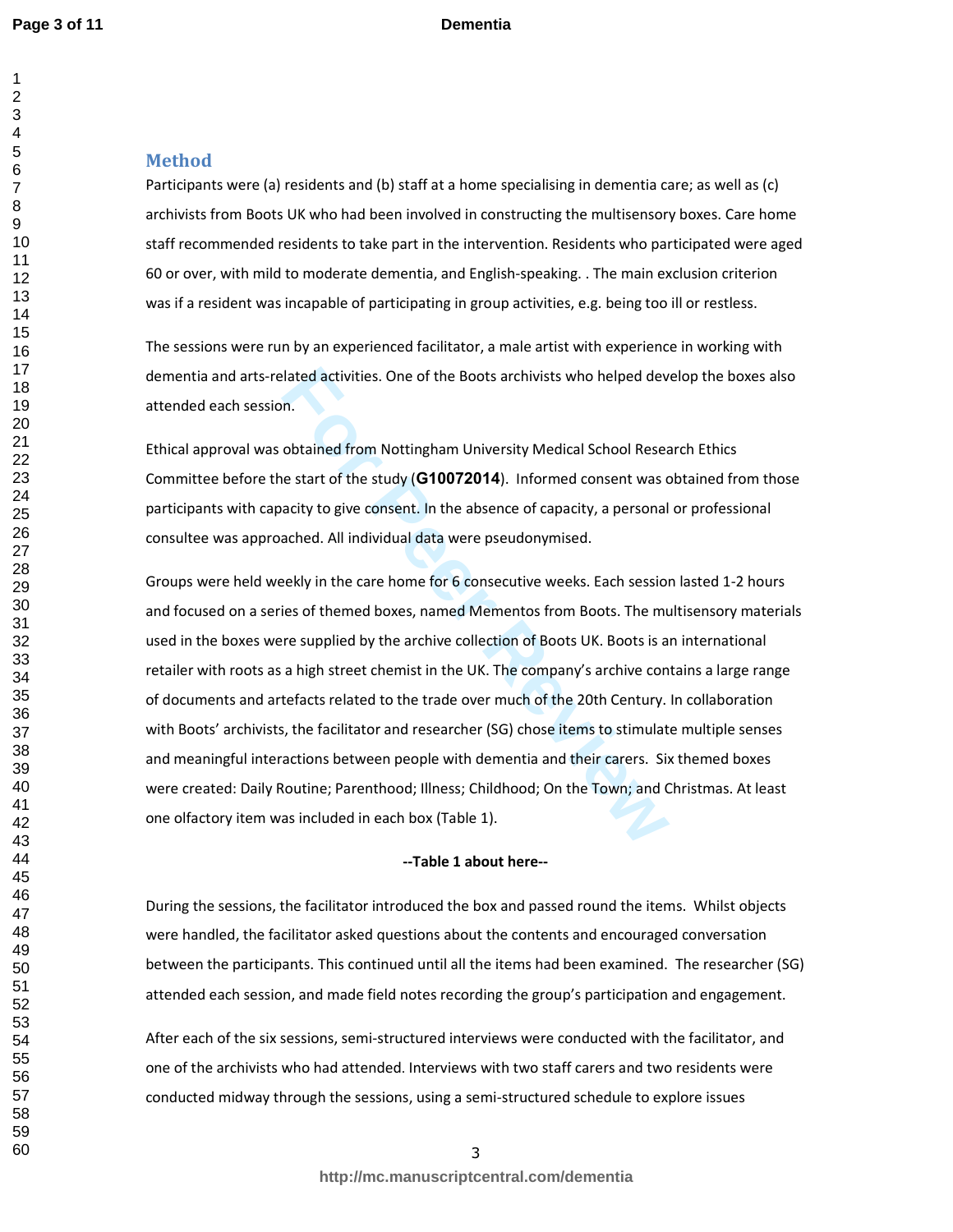including emotional responses, engagement, items used, and facilitator role. Interviews were audiorecorded and transcribed.

Interview transcripts were analysed using Thematic Analysis as this approach derives data and themes that are grounded in participants' experiences and reflections (Braun & Clarke, 2006). Analysis proceeded iteratively, and was refined in collaboration with another qualitative researcher (CB). Themes were defined and named, following accepted guidance (Boyatzis, 1998). Inter-rater reliability of coding was also assessed: 79% inter-rater reliability was achieved: scores >70% are considered acceptable (Boyatzis, 1998).

# **Results and Discussion**

**Example 1** and the facilitator (male). Residents (5 men, 8 word (female) and the facilitator (male). Residents attended betweaf member attended between four and six sessions. Interversidents, two staff carers, the two arc Over the six weekly sessions 19 participants took part: 13 residents (5 men, 8 women), 3 staff (female), 2 archivists (female) and the facilitator (male). Residents attended between two and all six sessions, and each staff member attended between four and six sessions. Interviews were completed with two residents, two staff carers, the two archivists and the facilitator.

## **Findings**

Three major themes with seven supporting or underpinning subthemes were identified (Table 2).

**--Table 2 about here--** 

### **Engagement**

All the participants were extremely positive about the sessions and the Mementos from Boots boxes. One resident, although initially reluctant to participate, described improved well-being:

*"I think that I felt a lot better"* 

and

*"I'd like to come next week" (Sally, resident)* 

Staff participants also enjoyed the sessions:

*"It's been lovely for me too" (Pamela, staff)* 

#### **Inclusiveness**

High engagement resulted from the inclusive nature of the Mementos from Boots intervention. Other activities and interventions for people with dementia may require more active involvement, e.g. singing or arts projects (Bannan & Montgomery-Smith, 2008). Participants could contribute here regardless of ability and participate at varying levels, depending on how they felt: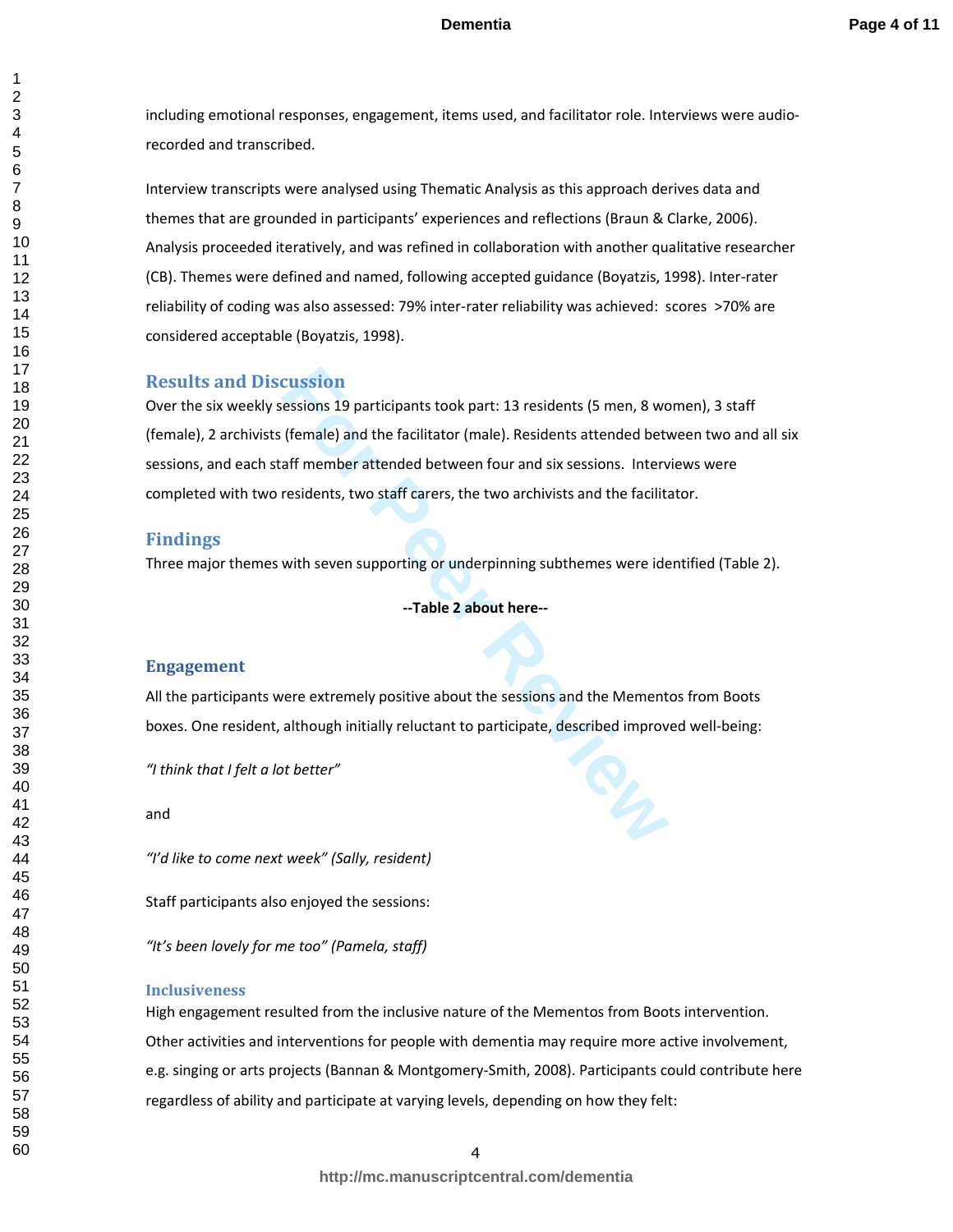$\mathbf{1}$ 

#### **Dementia**

*"in another activity you might go round the room singing, but not everybody wants to do that and it depends what mood you're in. And even if you're not in a great mood you can still sit and observe in this activity and listen to people" (Samantha, staff)* 

This inclusiveness is important, as it leads people with dementia to feel part of a group, strengthening relationships and improving mental wellbeing. Other research has stressed how interventions need to be accessible to people with varying levels of cognitive decline (Baker et al., 2001).

## **Emotional involvement**

The intervention involved people at an affective level, with interviewees describing a full spectrum of emotions:

*"I found it emotional and I found it uplifting and I found it… warm and welcoming are the words that I would use" (Kathy, archivist)* 

ment<br>
Showed people at an affective level, with interviewees describing<br>
And I found it uplifting and I found it... warm and welcoming<br>
Anotes also provide evidence of the resident and staff particle<br>
the sessions. Residen The researcher's field notes also provide evidence of the resident and staff participants' active engagement during the sessions. Residents and staff were interacting with each other, with the facilitator, and also responding and engaging with items from the Mementos from Boots boxes.

#### **Factors supporting engagement**

Engagement was underpinned by having a skilled facilitator, staff actively engaging in the intervention and multiple sessions. The importance of a good facilitator was mentioned here:

*"They just have to be the right things, delivered by someone who's experienced in doing it" (Kathy, archivist)* 

and has been noted elsewhere too (Kasl-Godley & Gatz, 2000).

Other studies have reported how arts activities can improve the quality of care provided by care home staff (Bailey, Cook, & Machin, 2013) Here, staff actively assisted participants during the sessions, and became immersed in the intervention themselves:

*"the staff were excellent… I like the extent to which they're participating sort of on an equal footing with everyone else who's in the room and they're enjoying it and that's good." (Jacob, facilitator)* 

Running a series of linked sessions also appears to have been valuable: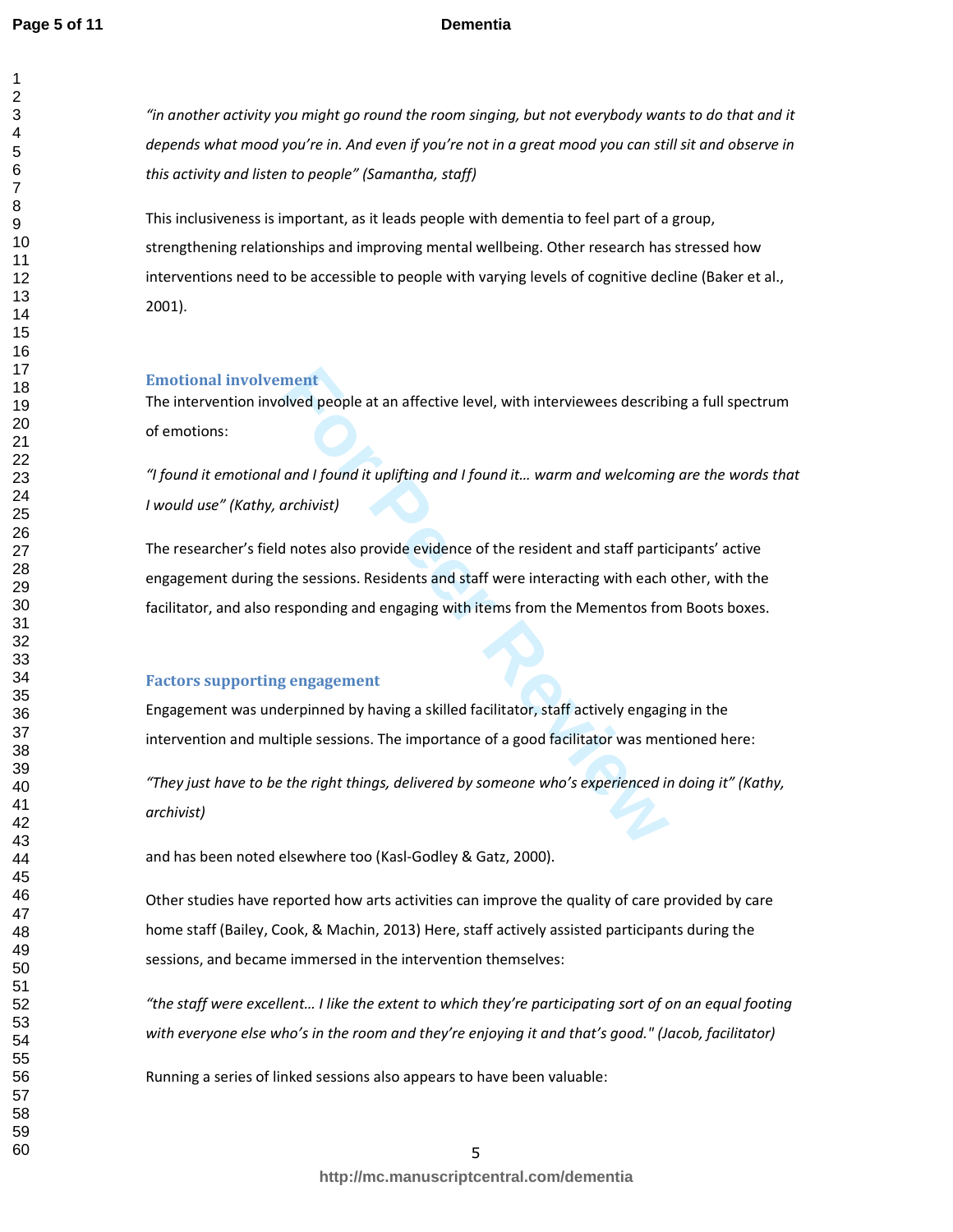*"they sort of become more and more accustomed to what we're doing and some of them do remember from the previous week, so that means that their engagement is more significant and that's just as a consequence of relaxing into the structure that we've provided"( Jacob, facilitator).*

#### **What's in the Box?**

This theme refers to the contents of the boxes and their multisensory elements.

#### **The value of olfactory stimuli**

Participants discussed the benefits of olfactory stimulation:

 *"a couple seemed to get a good feel for what they were smelling, they could definitely smell something, which I thought was quite impressive "(Kathy, archivist)* 

Although olfaction is often regarded as impaired in people with dementia (Kjelvik, Sando, Aasly, Engedal, & White, 2007), this was evidence that fragrance was important for the residents. However, people with dementia could not always identify smells:

get a good jeer jor what they were sineming, they could definated as impaired "(Kathy, archivist)<br>
often regarded as impaired in people with dementia (Kjelvil<br>
007), this was evidence that fragrance was important for the<br> *" we assumed that lots of smells would be very instantly resonant and a lot of them are not really responding in the way we had anticipated. So last week for instance it took …. eight or nine people before anyone said 'toothpaste'. The same happened with baby cream – it took a long long time and that's not an argument for not doing it, I think it's an argument for doing it more, but it's interesting that they don't really respond in the way we anticipated" (Jacob, facilitator)* 

He speculated that visual information might also be needed for identification:

*"it's hard, if everything is in the same jar, it's a bigger ask for them to visualise that scent's usual context" (Jacob, facilitator)* 

The intensity of the olfactory stimulus appeared important:

*"Carbolic soap definitely sparked something, umm possibly because it was the strongest smell" (Eleanor, archivist).*

How best to present olfactory stimuli remains unclear. A standard container may lack visual information that could help trigger recognition of the smell. It may therefore be helpful to include packaging. Further research in this area is warranted.

#### **Contents stimulate memories**

Respondents discussed how the Mementos from Boots boxes stimulated memories in various ways, obviously of potential use in dementia care: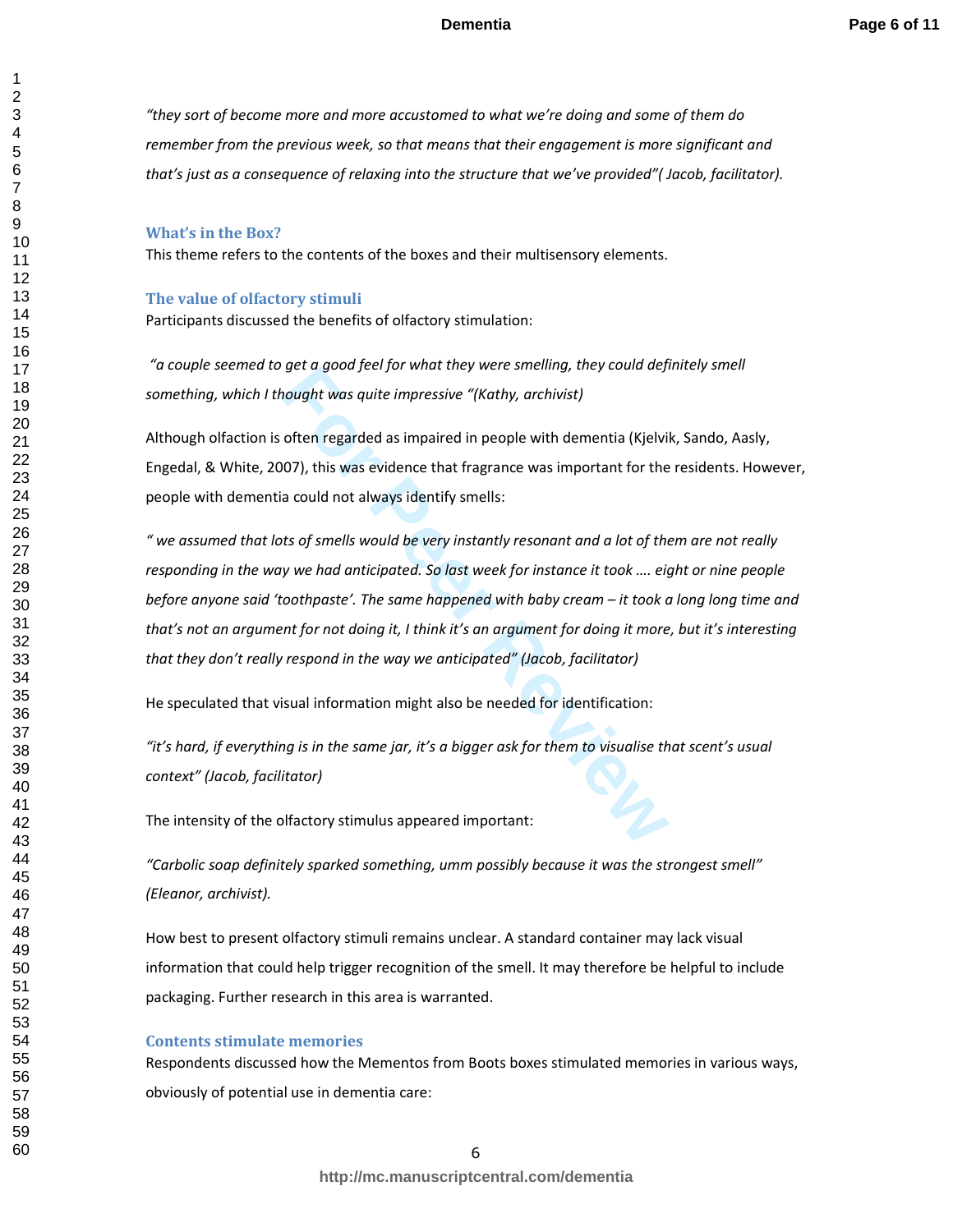$\mathbf{1}$ 

### **Dementia**

*"Oh it brought back lots of memories" (Sally, resident)* 

Also, the sessions were:

 *"stimulating their memories of times gone by, and I think they can remember perhaps more in the past than they can at present time" (Pamela, staff)*

The Mementos from Boots boxes encouraged indirect recall of past events through the presentation of familiar objects. However, the Mementos from Boots sessions put less direct emphasis on remembering, in contrast to reminiscence therapy (James & Fossey, 2013) for example, where the focus is upon recall. In that sense, the Mementos from Boots sessions may be less cognitively demanding but more suitable for a severely impaired group.

#### **Mystery, variety and age of items are important**

The inclusion of objects which were not immediately identifiable was an important feature of the Mementos from Boots boxes. These items captured the participants' interest and imagination:

**For Persons Internal Structure Constant Internal Structure is suitable for a severely impaired group.**<br> **Ad age of items are important**<br> **Constant Addage of items are important**<br> **Constant Strate Example Addage Strate Pro** *"they were quite intriguing beautiful objects that people wanted to investigate and as you noticed with William [resident], his investigation wasn't necessarily just about its function as a powder compact, it was because it was a beautiful object" (Jacob, facilitator)*

This theme was supported by the researcher's field notes which recorded that residents explored more and engaged for longer with the more unusual items.

# **A conversation starter**

A notable effect of the Mementos from Boots sessions was how the participants were encouraged to talk:

*"There's more conversation. I feel more conversation amongst the older people is key" (Samantha, staff)*.

This increase in verbal communication was striking:

*"I think I was surprised at how much conversation was generated and how on topic it kept" (Eleanor, archivist).* 

 (Hope, 1998) reported a positive impact on the spontaneity and coherence of speech produced by a multisensory intervention. Care home residents with dementia often have severe language impairments and may have limited opportunities to express themselves; this intervention also provided a platform for more meaningful interactions: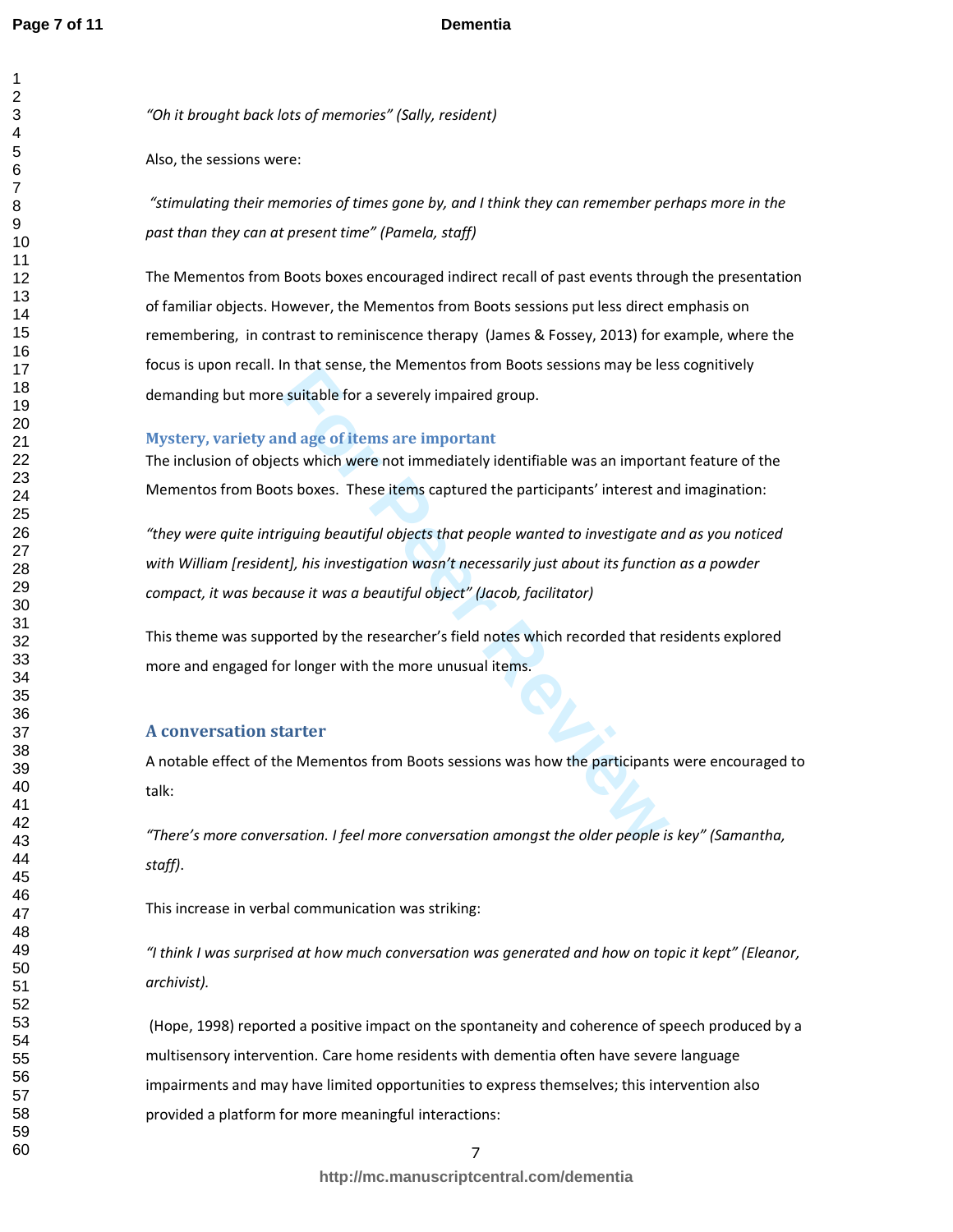*"I think things like this work, because it gives people space in which to speak, listen, be listened to and to listen, and that's really valuable, and they feel better as a consequence of that space." (Jacob, facilitator)* 

#### **Strengths and limitations**

This study reports the effects of a series of purposely designed, themed, multisensory boxes in a care home setting. The sessions were well attended and the contents of the boxes were important in engaging participants, with robust effects observed within the groups as reflected in the themes we derived from our data.

d a single time-limited group. We have not investigated beh<br>
whether there is any persisting effect is not known. Howev<br>
Hy. The number of interviews with participants, especially pe<br>
d. However support for themes was foun The research included a single time-limited group. We have not investigated behaviour change outside the group, so whether there is any persisting effect is not known. However, this was beyond the scope of this study. The number of interviews with participants, especially people with dementia, was limited. However support for themes was found in all the participants' comments and the study field notes. The facilitator was skilled and experienced, someone less skilled may not have achieved the same results; this raises a challenge as to how a similar intervention could be delivered more widely and warrants further investigation.

#### **Conclusions**

Multisensory Mementos from Boots boxes, with a focus on olfactory stimulation, can be an engaging, enjoyable and effective psychosocial intervention for people with dementia. The olfactory stimuli attracted much interest in the sessions partly because identifying them was a challenge. People with dementia are not necessarily anosmic and they are able to engage with interventions across sensory domains.

There is scope both for future use of Mementos from Boots multisensory boxes in care homes, and using the findings of this study to refine the intervention to benefit other people with dementia and their carers.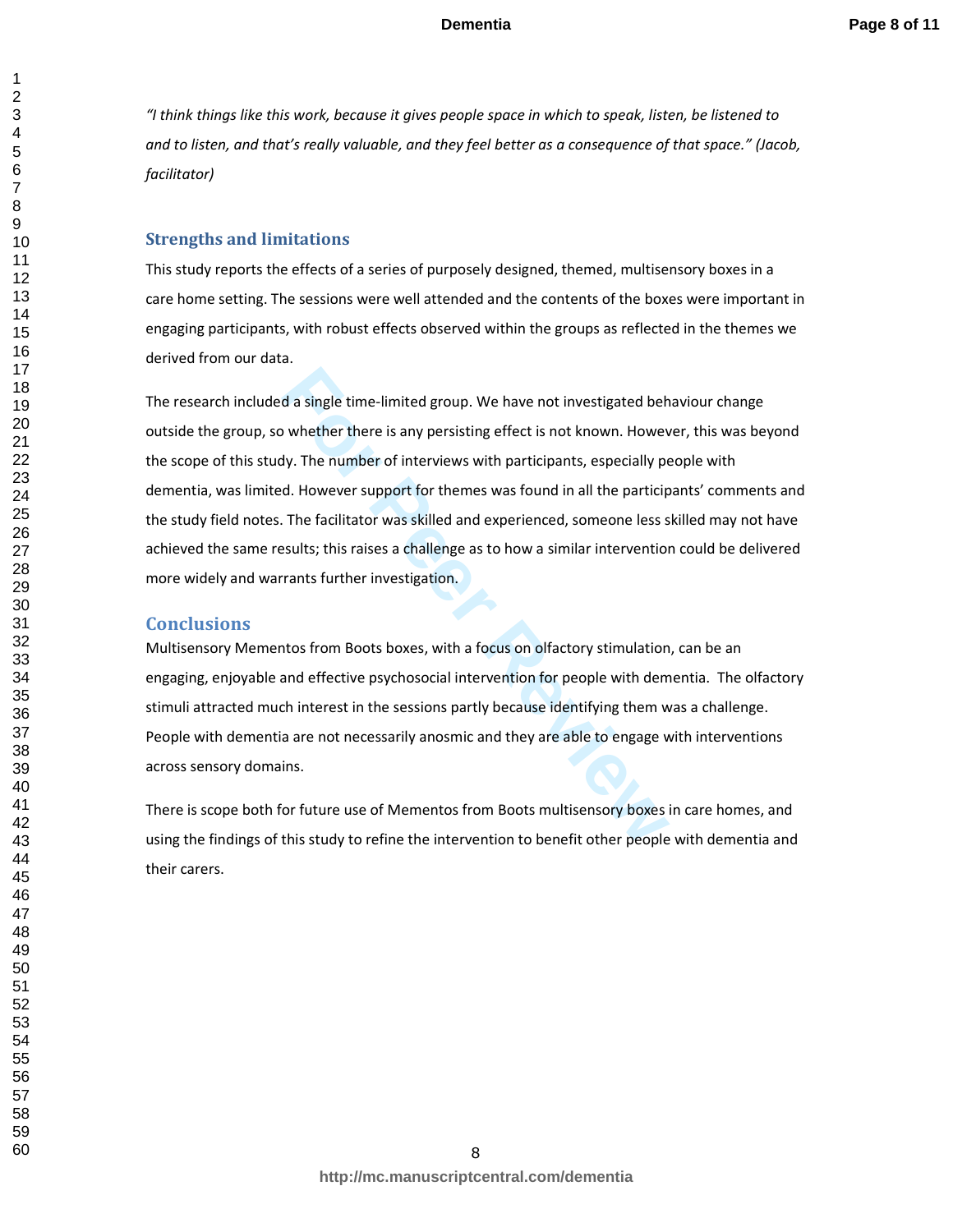| 1       |  |
|---------|--|
|         |  |
|         |  |
|         |  |
|         |  |
|         |  |
|         |  |
|         |  |
|         |  |
|         |  |
|         |  |
|         |  |
|         |  |
|         |  |
|         |  |
|         |  |
|         |  |
|         |  |
|         |  |
|         |  |
|         |  |
|         |  |
|         |  |
|         |  |
|         |  |
|         |  |
|         |  |
|         |  |
|         |  |
|         |  |
|         |  |
|         |  |
|         |  |
|         |  |
|         |  |
|         |  |
|         |  |
|         |  |
|         |  |
|         |  |
| 40      |  |
| 41      |  |
| 42      |  |
| 43      |  |
| 44      |  |
| 45      |  |
| 46      |  |
| 47      |  |
| 48      |  |
| 49      |  |
| 50      |  |
| 51      |  |
| 52      |  |
| 53<br>3 |  |
| 54      |  |
| 55      |  |
| 56<br>έ |  |
| 57      |  |
| 58      |  |
| 59      |  |
|         |  |
| 60      |  |

# **References:**

- Bailey, C., Cook, G., & Machin, A. (2013). *A 'Room for the Imagination": Workforce Development In creative ageing in Dementia Care*. Gateshead, UK: Equality Arts & NHS South of Tyne and Wear
- Baker, R., Bell, S., Baker, E., Holloway, J., Pearce, R., Dowling, Z., . . . Wareing, L.-A. (2001). A randomized controlled trial of the effects of multi-sensory stimulation (MSS) for people with dementia. *British Journal of Clinical Psychology, 40*(1), 81-96. doi:10.1348/014466501163508
- Ballard, C. G., O'Brien, J. T., Reichelt, K., & Perry, E. K. (2002). Aromatherapy as a safe and effective treatment for the management of agitation in severe dementia: the results of a doubleblind, placebo-controlled trial with Melissa. *J Clin Psychiatry, 63*(7), 553-558.
- Bannan, N., & Montgomery-Smith, C. (2008). `Singing for the Brain': reflections on the human capacity for music arising from a pilot study of group singing with Alzheimer's patients. *The Journal of the Royal Society for the Promotion of Health, 128*(2), 73-78.
- Behrman, S., Chouliaras, L., & Ebmeier, K. P. (2014). Considering the senses in the diagnosis and management of dementia. *Maturitas, 77*(4), 305-310. doi:http://dx.doi.org/10.1016/j.maturitas.2014.01.003
- Boyatzis, R. E. (1998). *Transforming Qualitative Information: Thematic Analysis and Code Development*: SAGE Publications.
- Braun, V., & Clarke, V. (2006). Using thematic analysis in psychology. *Qualitative Research in Psychology, 3*(2), 77-101.
- o-controlled trial with Melissa. *J Clin Psychiatry, 63*(7), 553-1;<br>
omery-Smith, C. (2008). 'Singing for the Brain': reflections c<br>
music arising from a pilot study of group singing with Alzheir<br> *FRONO Society for the Pr* Burns, A., Perry, E., Holmes, C., Francis, P., Morris, J., Howes, M. J., . . . Ballard, C. (2011). A doubleblind placebo-controlled randomized trial of Melissa officinalis oil and donepezil for the treatment of agitation in Alzheimer's disease. *Dement Geriatr Cogn Disord, 31*(2), 158-164. doi:10.1159/000324438
- Chung, J. C., Lai, C. K., Chung, P. M., & French, H. P. (2002). Snoezelen for dementia. *Cochrane Database Syst Rev*(4), CD003152. doi:10.1002/14651858.CD003152
- Corbin, S. L., & Eastwood, M. R. (1986). Sensory deficits and mental disorders of old age: causal or coincidental associations? *Psychological Medicine, 16*(02), 251-256.
- Forrester, L. T., Maayan, N., Orrell, M., Spector, A. E., Buchan, L. D., & Soares-Weiser, K. (2014). Aromatherapy for dementia. *Cochrane Database Syst Rev, 2*, CD003150. doi:10.1002/14651858.CD003150.pub2
- Hope. (1998). The effects of multisensory environments on older people with dementia. *Journal of Psychiatric and Mental Health Nursing, 5*(5), 377-385. doi:10.1046/j.1365- 2850.1998.00143.x
- James, I. A., & Fossey, J. (2013). Nonpharmalogical interventions in care homes. In T. a. T. Dening, A. (Ed.), *Oxford Textbook of Old Age Psychiatry* (2nd ed., pp. 269-281). Oxford: Oxford University Press.
- Kasl-Godley, J., & Gatz, M. (2000). Psychosocial interventions for individuals with dementia: an integration of theory, therapy, and a clinical understanding of dementia. *Clin Psychol Rev, 20*(6), 755-782.
- Kjelvik, G., Sando, S. B., Aasly, J., Engedal, K. A., & White, L. R. (2007). Use of the Brief Smell Identification Test for olfactory deficit in a Norwegian population with Alzheimer's disease. *Int J Geriatr Psychiatry, 22*(10), 1020-1024. doi:10.1002/gps.1783
- Milev, R. V., Kellar, T., McLean, M., Mileva, V., Luthra, V., Thompson, S., & Peever, L. (2008). Multisensory stimulation for elderly with dementia: a 24-week single-blind randomized controlled pilot study. *Am J Alzheimers Dis Other Demen, 23*(4), 372-376. doi:10.1177/1533317508316681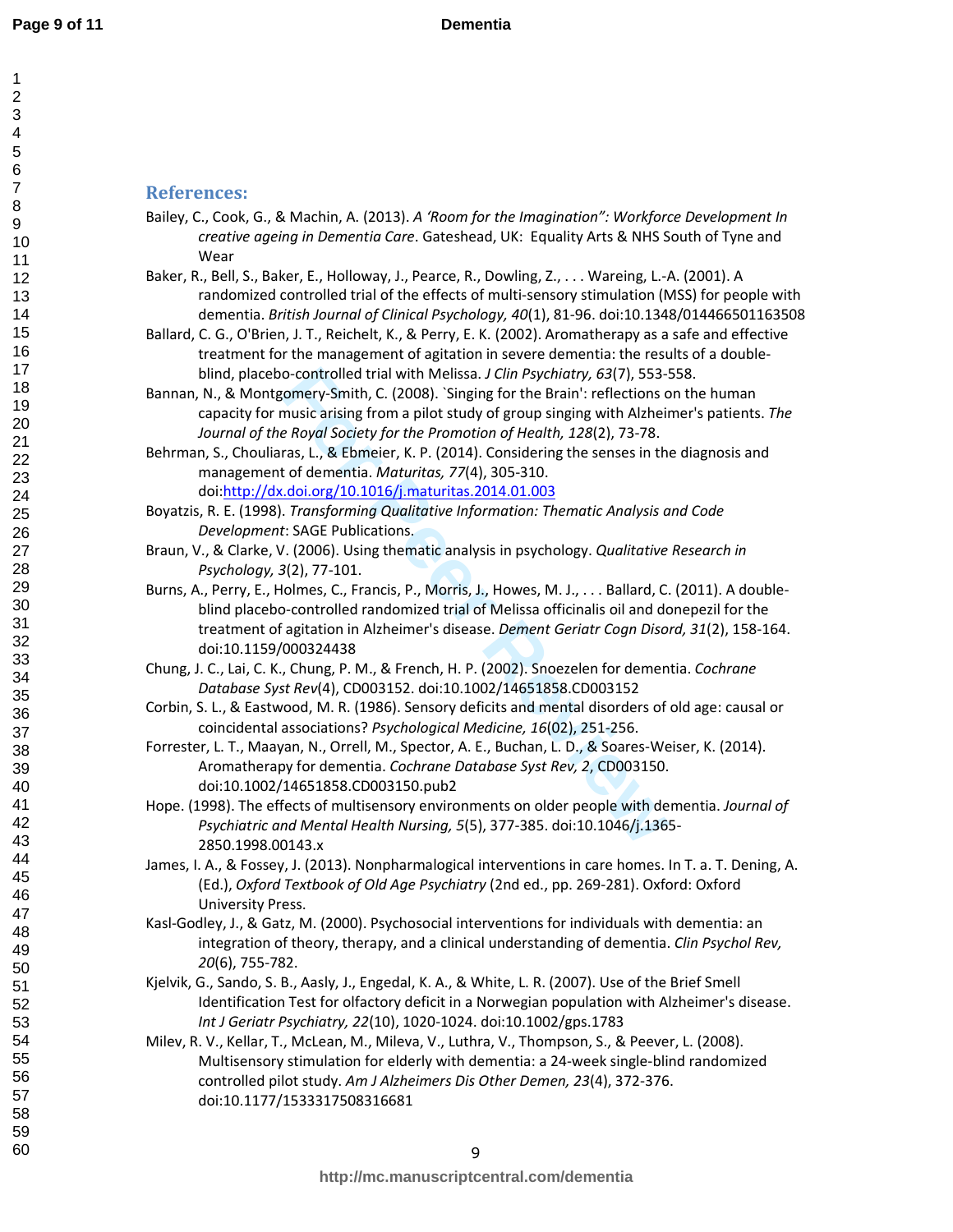- **Dementia**
- Ozdemir, L., & Akdemir, N. (2009). Effects of multisensory stimulation on cognition, depression and anxiety levels of mildly-affected Alzheimer's patients. *J Neurol Sci, 283*(1-2), 211-213. doi:10.1016/j.jns.2009.02.367
- Sánchez, A., Millán-Calenti, J. C., Lorenzo-López, L., & Maseda, A. (2013). Multisensory stimulation for people with dementia: a review of the literature. *Am J Alzheimers Dis Other Demen,*  (1), 7-14. doi:10.1177/1533317512466693